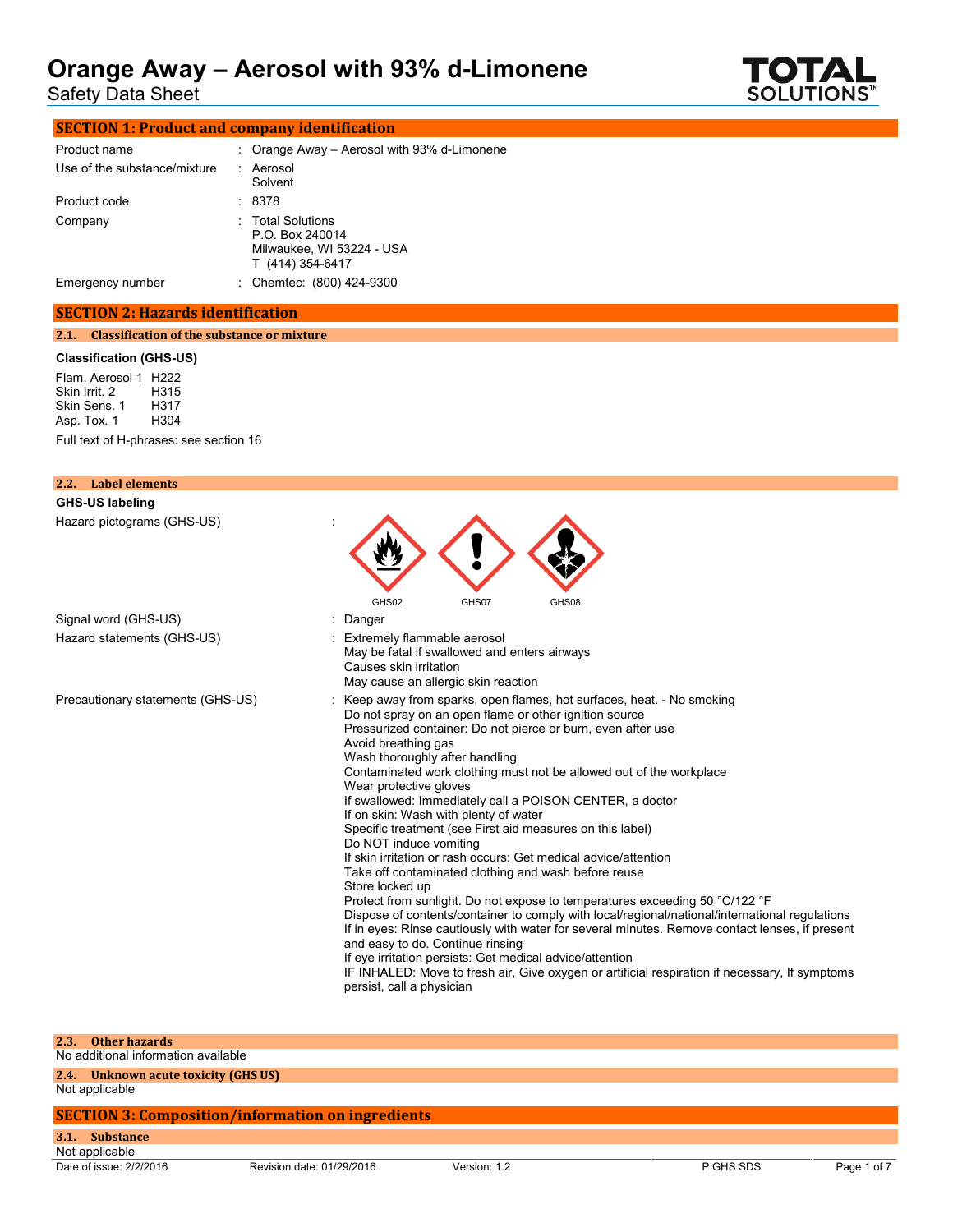Safety Data Sheet

Full text of H-phrases: see section 16

| 3.2. Mixture                  |                           |            |                                                                                             |
|-------------------------------|---------------------------|------------|---------------------------------------------------------------------------------------------|
| Name                          | <b>Product identifier</b> | %          | <b>Classification (GHS-US)</b>                                                              |
| D-limonene (Technical Grade)  | (CAS No) 94266-47-4       | $60 - 80$  | Flam. Lig. 3, H226<br>Skin Irrit. 2. H315<br><b>Skin Sens. 1, H317</b><br>Asp. Tox. 1, H304 |
| propane                       | (CAS No) 74-98-6          | $10 - 20$  | Flam. Gas 1, H220<br>Compressed gas, H280                                                   |
| butane                        | (CAS No) 106-97-8         | $2.5 - 10$ | Flam, Gas 1, H220<br>Compressed gas, H280                                                   |
| Alcohol Ethoxylate            | (CAS No) 68439-46-3       | $1 - 2.5$  | Acute Tox. 4 (Oral), H302<br>Skin Irrit. 2. H315<br>Eye Irrit. 2A, H319                     |
| UNDECETH-5                    | (CAS No) 34398-01-1       | $1 - 2.5$  | Acute Tox. 4 (Oral), H302<br>Eye Dam. 1, H318                                               |
| Alcohols, C12-13, Ethoxylated | (CAS No) 66455-14-9       | $0.1 - 1$  | Skin Irrit. 2, H315<br>Eye Dam. 1, H318                                                     |

| <b>SECTION 4: First aid measures</b>                                |                                                                                                                                                                                     |
|---------------------------------------------------------------------|-------------------------------------------------------------------------------------------------------------------------------------------------------------------------------------|
| 4.1. Description of first aid measures                              |                                                                                                                                                                                     |
| First-aid measures general                                          | : If you feel unwell, seek medical advice (show the label where possible).                                                                                                          |
| First-aid measures after inhalation                                 | If breathing is difficult, remove victim to fresh air and keep at rest in a position comfortable for<br>breathing. Call a POISON CENTER or doctor/physician if you feel unwell.     |
| First-aid measures after skin contact                               | : Take off immediately all contaminated clothing and wash it before reuse. Wash skin with plenty of<br>water. If skin irritation or rash occurs: Get medical advice/attention.      |
| First-aid measures after eye contact                                | : Rinse cautiously with water for several minutes. Remove contact lenses, if present and easy to do.<br>Continue rinsing. If eye irritation persists: Get medical advice/attention. |
| First-aid measures after ingestion                                  | : Do NOT induce vomiting. Immediately call a poison center or doctor/physician. Rinse mouth with<br>water.                                                                          |
| Most important symptoms and effects, both acute and delayed<br>4.2. |                                                                                                                                                                                     |
| Symptoms/injuries                                                   | : If you feel unwell, seek medical advice.                                                                                                                                          |
| Symptoms/injuries after inhalation                                  | : None under normal use.                                                                                                                                                            |
| Symptoms/injuries after skin contact                                | : Causes skin irritation. May cause an allergic skin reaction. Repeated exposure may cause skin<br>dryness or cracking.                                                             |
| Symptoms/injuries after eye contact                                 | : Direct contact with the eyes is likely irritating.                                                                                                                                |
| Symptoms/injuries after ingestion                                   | : May be fatal if swallowed and enters airways. Risk of aspiration pneumonia. Nausea.<br>Cramps/uncontrolled muscular contractions. Diarrhea.                                       |

**4.3. Indication of any immediate medical attention and special treatment needed** Treat symptomatically. Keep watching the victim. Symptoms may be delayed.

| <b>SECTION 5: Firefighting measures</b>                                  |                                                       |                                                                 |                                                                                                                                                                                                                 |             |
|--------------------------------------------------------------------------|-------------------------------------------------------|-----------------------------------------------------------------|-----------------------------------------------------------------------------------------------------------------------------------------------------------------------------------------------------------------|-------------|
| 5.1. Extinguishing media                                                 |                                                       |                                                                 |                                                                                                                                                                                                                 |             |
| Suitable extinguishing media                                             |                                                       | : Foam. Carbon dioxide. Dry chemical powder. Water fog.         |                                                                                                                                                                                                                 |             |
| Unsuitable extinguishing media                                           |                                                       | : Do not use a water jet since it may cause the fire to spread. |                                                                                                                                                                                                                 |             |
| 5.2.                                                                     | Special hazards arising from the substance or mixture |                                                                 |                                                                                                                                                                                                                 |             |
| Fire hazard                                                              |                                                       | : May liberate toxic gases. Extremely flammable aerosol.        |                                                                                                                                                                                                                 |             |
| Explosion hazard                                                         |                                                       | : Contains gas under pressure; may explode if heated.           |                                                                                                                                                                                                                 |             |
| Reactivity                                                               |                                                       | : Upon combustion: CO and CO2 are formed.                       |                                                                                                                                                                                                                 |             |
| <b>Advice for firefighters</b><br>5.3.                                   |                                                       |                                                                 |                                                                                                                                                                                                                 |             |
| Firefighting instructions                                                |                                                       | environmentally hazardous firefighting water.                   | : Exercise caution when fighting any chemical fire. In case of fire: Evacuate area. Fight fire remotely<br>due to the risk of explosion. Use water spray or fog for cooling exposed containers. Take account of |             |
| Protection during firefighting                                           |                                                       |                                                                 | : Do not enter fire area without proper protective equipment, including respiratory protection.                                                                                                                 |             |
| <b>SECTION 6: Accidental release measures</b>                            |                                                       |                                                                 |                                                                                                                                                                                                                 |             |
| 6.1. Personal precautions, protective equipment and emergency procedures |                                                       |                                                                 |                                                                                                                                                                                                                 |             |
| General measures                                                         | vapor source.                                         |                                                                 | : No flames, No sparks. Eliminate all sources of ignition. Isolate from fire, if possible, without<br>unnecessary risk. Vapors may travel long distances along ground before igniting/flashing back to          |             |
| 6.1.1. For non-emergency personnel                                       |                                                       |                                                                 |                                                                                                                                                                                                                 |             |
| Protective equipment                                                     |                                                       | : Protective goggles. Gloves. Protective clothing.              |                                                                                                                                                                                                                 |             |
| Date of issue: 2/2/2016                                                  | Revision date: 01/29/2016                             | Version: 1.2                                                    | P GHS SDS                                                                                                                                                                                                       | Page 2 of 7 |

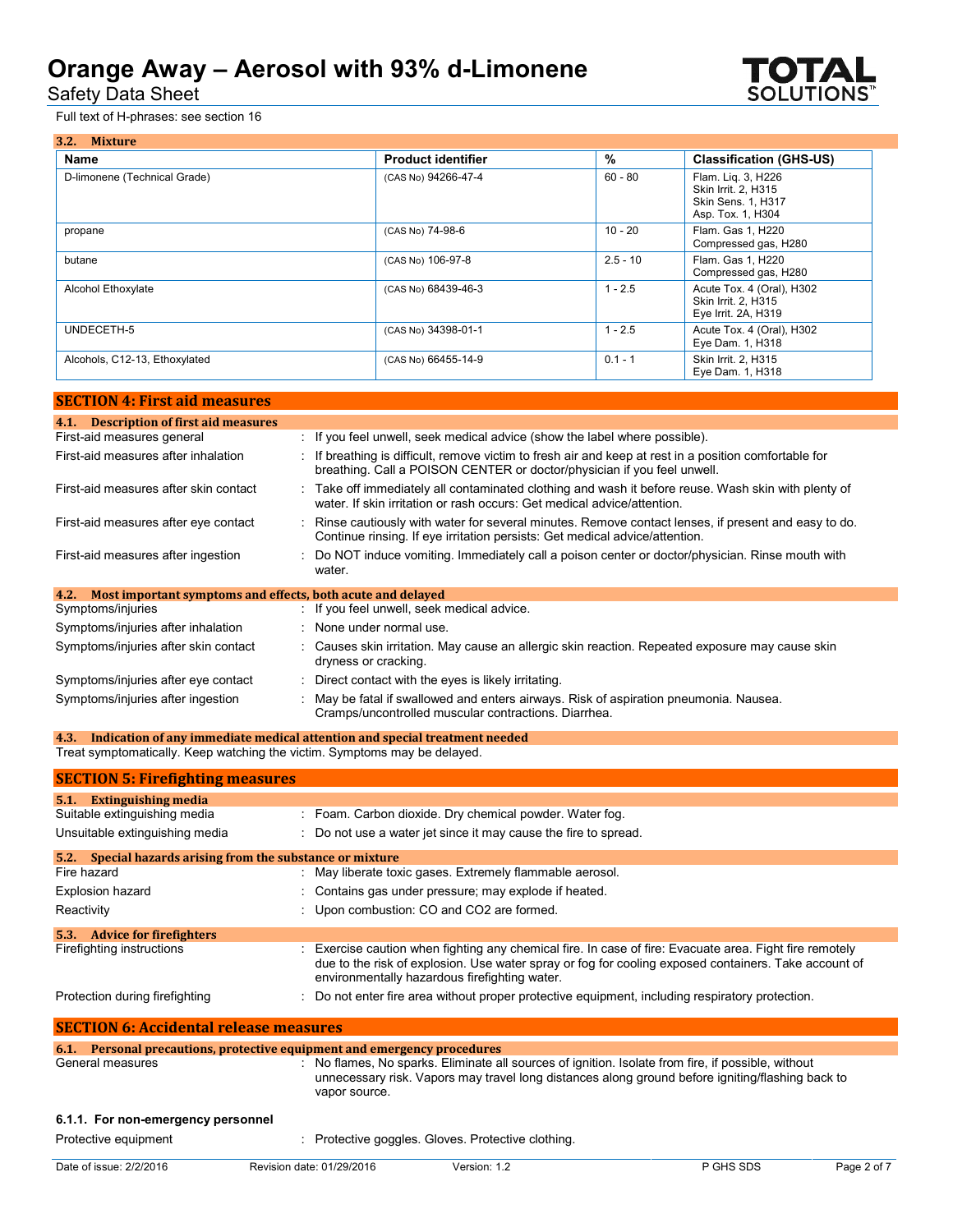Safety Data Sheet

| ouivit Duiu Viivvi<br>Emergency procedures                                                                            | : Evacuate unnecessary personnel. Avoid contact with skin, eyes and clothing. Ventilate spillage area.                                                                                                                                                                                                                                                                                                                                                                                                                                                                                                                                                                                                                                                                                                          |  |  |  |
|-----------------------------------------------------------------------------------------------------------------------|-----------------------------------------------------------------------------------------------------------------------------------------------------------------------------------------------------------------------------------------------------------------------------------------------------------------------------------------------------------------------------------------------------------------------------------------------------------------------------------------------------------------------------------------------------------------------------------------------------------------------------------------------------------------------------------------------------------------------------------------------------------------------------------------------------------------|--|--|--|
| 6.1.2. For emergency responders                                                                                       |                                                                                                                                                                                                                                                                                                                                                                                                                                                                                                                                                                                                                                                                                                                                                                                                                 |  |  |  |
| Protective equipment                                                                                                  | Equip cleanup crew with proper protection.                                                                                                                                                                                                                                                                                                                                                                                                                                                                                                                                                                                                                                                                                                                                                                      |  |  |  |
| Emergency procedures                                                                                                  | Stop leak if safe to do so. Stop release. Ventilate area.                                                                                                                                                                                                                                                                                                                                                                                                                                                                                                                                                                                                                                                                                                                                                       |  |  |  |
|                                                                                                                       |                                                                                                                                                                                                                                                                                                                                                                                                                                                                                                                                                                                                                                                                                                                                                                                                                 |  |  |  |
| <b>6.2.</b> Environmental precautions<br>Avoid release to the environment. Prevent entry to sewers and public waters. |                                                                                                                                                                                                                                                                                                                                                                                                                                                                                                                                                                                                                                                                                                                                                                                                                 |  |  |  |
| 6.3. Methods and material for containment and cleaning up                                                             |                                                                                                                                                                                                                                                                                                                                                                                                                                                                                                                                                                                                                                                                                                                                                                                                                 |  |  |  |
| For containment                                                                                                       | : Contain released substance, pump into suitable containers.                                                                                                                                                                                                                                                                                                                                                                                                                                                                                                                                                                                                                                                                                                                                                    |  |  |  |
| Methods for cleaning up                                                                                               | This material and its container must be disposed of in a safe way, and as per local legislation.                                                                                                                                                                                                                                                                                                                                                                                                                                                                                                                                                                                                                                                                                                                |  |  |  |
| <b>6.4.</b> Reference to other sections                                                                               |                                                                                                                                                                                                                                                                                                                                                                                                                                                                                                                                                                                                                                                                                                                                                                                                                 |  |  |  |
| No additional information available                                                                                   |                                                                                                                                                                                                                                                                                                                                                                                                                                                                                                                                                                                                                                                                                                                                                                                                                 |  |  |  |
| <b>SECTION 7: Handling and storage</b>                                                                                |                                                                                                                                                                                                                                                                                                                                                                                                                                                                                                                                                                                                                                                                                                                                                                                                                 |  |  |  |
| 7.1. Precautions for safe handling                                                                                    |                                                                                                                                                                                                                                                                                                                                                                                                                                                                                                                                                                                                                                                                                                                                                                                                                 |  |  |  |
| Additional hazards when processed                                                                                     | : Pressurized container: Do not pierce or burn, even after use. Do not use if spray button is missing or<br>defective.                                                                                                                                                                                                                                                                                                                                                                                                                                                                                                                                                                                                                                                                                          |  |  |  |
| Precautions for safe handling                                                                                         | Comply with the legal requirements. Do not handle until all safety precautions have been read and<br>understood. Use personal protective equipment as required. Do not eat, drink or smoke when using<br>this product. Do not get in eyes, on skin, or on clothing. Handle and open the container with care.<br>Keep away from sources of ignition - No smoking. Use explosion-proof equipment. Use only non-<br>sparking tools. Take precautionary measures against static discharge. Do not cut, weld, solder, drill,<br>grind, or expose containers to heat, flame, sparks, or other sources of ignition. . Do not spray on a<br>naked flame or any incandescent material. Ground/bond container and receiving equipment. Use<br>only outdoors or in a well-ventilated area. Do not re-use empty containers. |  |  |  |
| Hygiene measures                                                                                                      | Wash thoroughly after handling. Contaminated work clothing should not be allowed out of the<br>workplace. Wash contaminated clothing before reuse.                                                                                                                                                                                                                                                                                                                                                                                                                                                                                                                                                                                                                                                              |  |  |  |
| 7.2. Conditions for safe storage, including any incompatibilities                                                     |                                                                                                                                                                                                                                                                                                                                                                                                                                                                                                                                                                                                                                                                                                                                                                                                                 |  |  |  |
| <b>Technical measures</b>                                                                                             | : Comply with applicable regulations. Proper grounding procedures to avoid static electricity should be<br>followed. Do not puncture, incinerate or crush.                                                                                                                                                                                                                                                                                                                                                                                                                                                                                                                                                                                                                                                      |  |  |  |
| Storage conditions                                                                                                    | Store locked up. Refrigerate. (recommended).                                                                                                                                                                                                                                                                                                                                                                                                                                                                                                                                                                                                                                                                                                                                                                    |  |  |  |
| Incompatible products                                                                                                 | Oxidizing agent. strong acids.                                                                                                                                                                                                                                                                                                                                                                                                                                                                                                                                                                                                                                                                                                                                                                                  |  |  |  |
| Incompatible materials                                                                                                | Sources of ignition. Pressurized container. Protect from sunlight and do not expose to temperatures<br>exceeding 50°C.                                                                                                                                                                                                                                                                                                                                                                                                                                                                                                                                                                                                                                                                                          |  |  |  |
| Storage area                                                                                                          | Store away from heat. Store in a cool area. Store in a dry area. Store in a well-ventilated place. Keep<br>locked up. Aerosol 3.                                                                                                                                                                                                                                                                                                                                                                                                                                                                                                                                                                                                                                                                                |  |  |  |
| Special rules on packaging                                                                                            | Keep only in original container. meet the legal requirements.                                                                                                                                                                                                                                                                                                                                                                                                                                                                                                                                                                                                                                                                                                                                                   |  |  |  |
| <b>SECTION 8: Exposure controls/personal protection</b>                                                               |                                                                                                                                                                                                                                                                                                                                                                                                                                                                                                                                                                                                                                                                                                                                                                                                                 |  |  |  |
|                                                                                                                       |                                                                                                                                                                                                                                                                                                                                                                                                                                                                                                                                                                                                                                                                                                                                                                                                                 |  |  |  |
| <b>Control parameters</b><br>8.1.                                                                                     |                                                                                                                                                                                                                                                                                                                                                                                                                                                                                                                                                                                                                                                                                                                                                                                                                 |  |  |  |
| propane (74-98-6)                                                                                                     |                                                                                                                                                                                                                                                                                                                                                                                                                                                                                                                                                                                                                                                                                                                                                                                                                 |  |  |  |

| propane (74-98-6) |                      |            |
|-------------------|----------------------|------------|
| <b>ACGIH</b>      | ACGIH TWA (ppm)      | $1000$ ppm |
| <b>OSHA</b>       | OSHA PEL (TWA) (ppm) | $1000$ ppm |
| butane (106-97-8) |                      |            |
| <b>ACGIH</b>      | ACGIH TWA (ppm)      | $1000$ ppm |
| <b>ACGIH</b>      | ACGIH STEL (ppm)     | $1000$ ppm |

## **8.2. Exposure controls**

: Ensure adequate ventilation, especially in confined areas. If exposure limits have not been established, maintain airborne levels to an acceptable level. . Emergency eye wash fountains and safety showers should be available in the immediate vicinity of any potential exposure.

Personal protective equipment : Use appropriate personal protective equipment when risk assessment indicates this is necessary. Gloves. Safety glasses. Protective goggles. Protective clothing.



Eye protection : Avoid contact with eyes. Wear eye/face protection.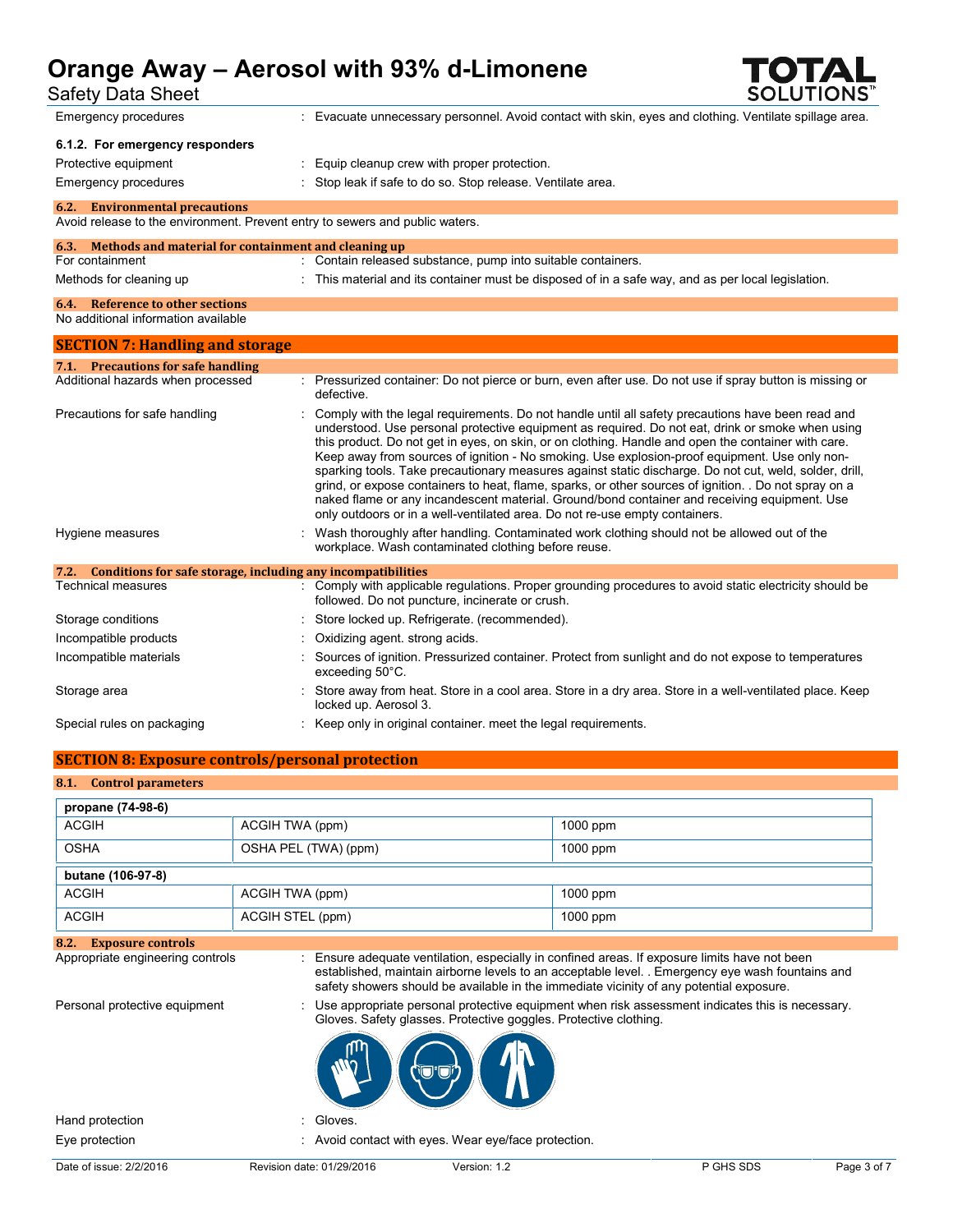

Safety Data Sheet

| Skin and body protection   | Avoid contact with skin. Wear suitable protective clothing.                                                                                                                                                                                                            |
|----------------------------|------------------------------------------------------------------------------------------------------------------------------------------------------------------------------------------------------------------------------------------------------------------------|
| Respiratory protection     | If permissible levels are exceeded use NIOSH mechanical filter / organic vapor cartridge or an air-<br>supplied respirator.                                                                                                                                            |
| Thermal hazard protection  | Use appropriate personal protective equipment when risk assessment indicates this is necessary.                                                                                                                                                                        |
| Consumer exposure controls | When using do not smoke. Keep away from food and drink. Use good personal hygiene practices.<br>Wash hands and other exposed areas with mild soap and water before eat, drink or smoke and<br>when leaving work. Take off contaminated clothing and wash before reuse. |

### **SECTION 9: Physical and chemical properties**

| 9.1.<br>Information on basic physical and chemical properties |                                |
|---------------------------------------------------------------|--------------------------------|
| Physical state                                                | Gas                            |
| Appearance                                                    | Aerosol.                       |
| Odor                                                          | Citrus scent                   |
| Odor threshold                                                | No data available              |
| рH                                                            | No data available              |
| Melting point                                                 | No data available              |
| Freezing point                                                | No data available              |
| Boiling point                                                 | 348.8 °F (Estimated)           |
| Flash point                                                   | -156 °F Propellant (Estimated) |
| Relative evaporation rate (butyl acetate=1)                   | No data available              |
| Flammability (solid, gas)                                     | No data available              |
| <b>Explosion limits</b>                                       | No data available              |
| <b>Explosive properties</b>                                   | No data available              |
| Oxidizing properties                                          | No data available              |
| Vapor pressure                                                | 30 - 45 psig @ 70F (Estimated) |
| Relative density                                              | No data available              |
| Relative vapor density at 20 °C                               | No data available              |
| Specific gravity / density                                    | 0.7583 g/ml (Estimated)        |
| Solubility                                                    | No data available              |
| Log Pow                                                       | No data available              |
| Log Kow                                                       | No data available              |
| Auto-ignition temperature                                     | No data available              |
| Decomposition temperature                                     | No data available              |
| Viscosity                                                     | No data available              |
| Viscosity, kinematic                                          | $< 20$ cSt                     |
| Viscosity, dynamic                                            | No data available              |
| VOC content                                                   | >90%                           |
|                                                               |                                |

### **SECTION 10: Stability and reactivity**

#### **10.1. Reactivity**

Upon combustion: CO and CO2 are formed.

#### **10.2. Chemical stability**

Stable under normal conditions. Risk of ignition.

#### **10.3. Possibility of hazardous reactions**

No dangerous reactions known under normal conditions of use. Hazardous polymerization does not occur.

#### **10.4. Conditions to avoid**

Heat. Open flame. Sparks. Aerosol containers are unstable at temperatures above 49°C. Avoid temperatures exceeding the flash point.

#### **10.5. Incompatible materials**

Strong oxidizing agents. Nitrates. Fluorine. Chlorine.

#### **10.6. Hazardous decomposition products**

Under normal conditions of storage and use, hazardous decomposition products should not be produced.

### **SECTION 11: Toxicological information**

#### **11.1. Information on toxicological effects**

Acute toxicity in the contract of the contract of the contract of the contract of the contract of the contract of the contract of the contract of the contract of the contract of the contract of the contract of the contract

Date of issue: 2/2/2016 Revision date: 01/29/2016 Version: 1.2 P GHS SDS Page 4 of 7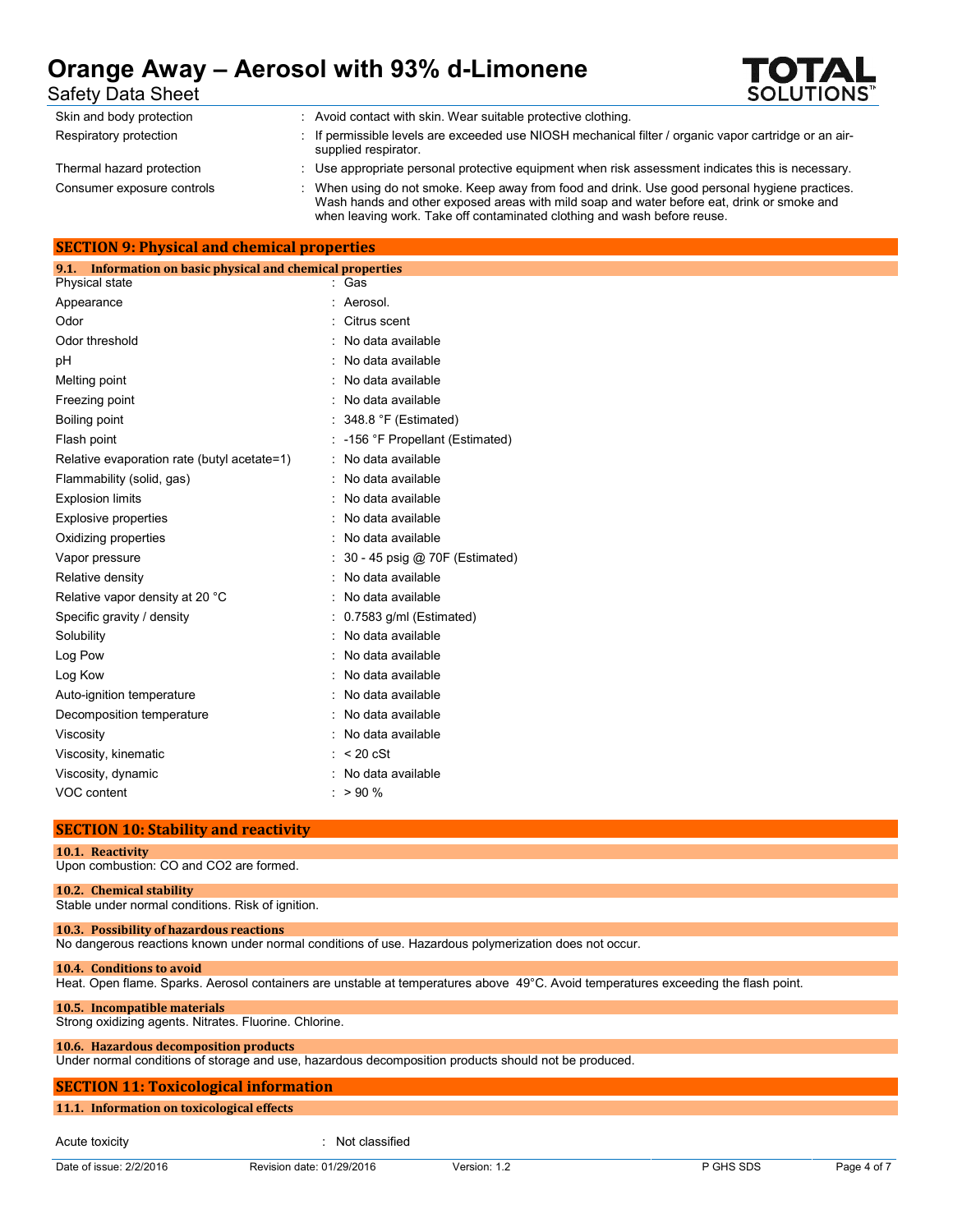Safety Data Sheet



| Alcohol Ethoxylate (68439-46-3)                       |                                                                                                                                             |
|-------------------------------------------------------|---------------------------------------------------------------------------------------------------------------------------------------------|
| LD50 oral rat                                         | 1400 mg/kg Estimated                                                                                                                        |
| LD50 dermal rabbit                                    | > 5000 mg/kg                                                                                                                                |
| ATE CLP (oral)                                        | 1400.000 mg/kg body weight                                                                                                                  |
| UNDECETH-5 (34398-01-1)                               |                                                                                                                                             |
| LD50 oral rat                                         | > 1400 mg/kg                                                                                                                                |
| Skin corrosion/irritation                             | Causes skin irritation.                                                                                                                     |
| Serious eye damage/irritation                         | Not classified.                                                                                                                             |
| Respiratory or skin sensitization                     | May cause an allergic skin reaction.                                                                                                        |
| Germ cell mutagenicity                                | Not classified                                                                                                                              |
| Carcinogenicity                                       | Not classified                                                                                                                              |
| Reproductive toxicity                                 | Not classified                                                                                                                              |
| Specific target organ toxicity (single exposure) :    | Not classified                                                                                                                              |
| Specific target organ toxicity (repeated<br>exposure) | : Not classified                                                                                                                            |
| Aspiration hazard                                     | : May be fatal if swallowed and enters airways.                                                                                             |
| Symptoms/injuries after inhalation                    | : None under normal use.                                                                                                                    |
| Symptoms/injuries after skin contact                  | Causes skin irritation. May cause an allergic skin reaction. Repeated exposure may cause skin<br>dryness or cracking.                       |
| Symptoms/injuries after eye contact                   | Direct contact with the eyes is likely irritating.                                                                                          |
| Symptoms/injuries after ingestion                     | May be fatal if swallowed and enters airways. Risk of aspiration pneumonia. Nausea.<br>Cramps/uncontrolled muscular contractions. Diarrhea. |

### **SECTION 12: Ecological information**

| 12.1. Toxicity          |             |  |
|-------------------------|-------------|--|
| UNDECETH-5 (34398-01-1) |             |  |
| LC50 fish 1             | $< 10$ mg/l |  |
| EC50 Daphnia 1          | $< 10$ mg/l |  |
| ErC50 (algae)           | $< 10$ mg/l |  |
|                         |             |  |

### **12.2. Persistence and degradability**

No additional information available

## **12.3. Bioaccumulative potential**

No additional information available

| <b>SECTION 13: Disposal considerations</b> |                                                                               |
|--------------------------------------------|-------------------------------------------------------------------------------|
| 13.1. Waste treatment methods              |                                                                               |
| Waste disposal recommendations             | Dispose in a safe manner in accordance with local/national regulations.       |
| Additional information                     | Handle unclean empty containers as full ones. Do not re-use empty containers. |
| <b>SECTION 14: Transport information</b>   |                                                                               |
| <b>Department of Transportation (DOT)</b>  |                                                                               |
| Transport document description             | : UN1950 Aerosols (flammable, (each not exceeding 1 L capacity)), 2.1         |
| UN-No.(DOT)                                | : UN1950                                                                      |
| Proper Shipping Name (DOT)                 | Aerosols                                                                      |
|                                            | flammable, (each not exceeding 1 L capacity)                                  |
| Transport hazard class(es) (DOT)           | $\div$ 2.1 - Class 2.1 - Flammable gas 49 CFR 173.115                         |
| Hazard labels (DOT)                        | $: 2.1$ - Flammable gas                                                       |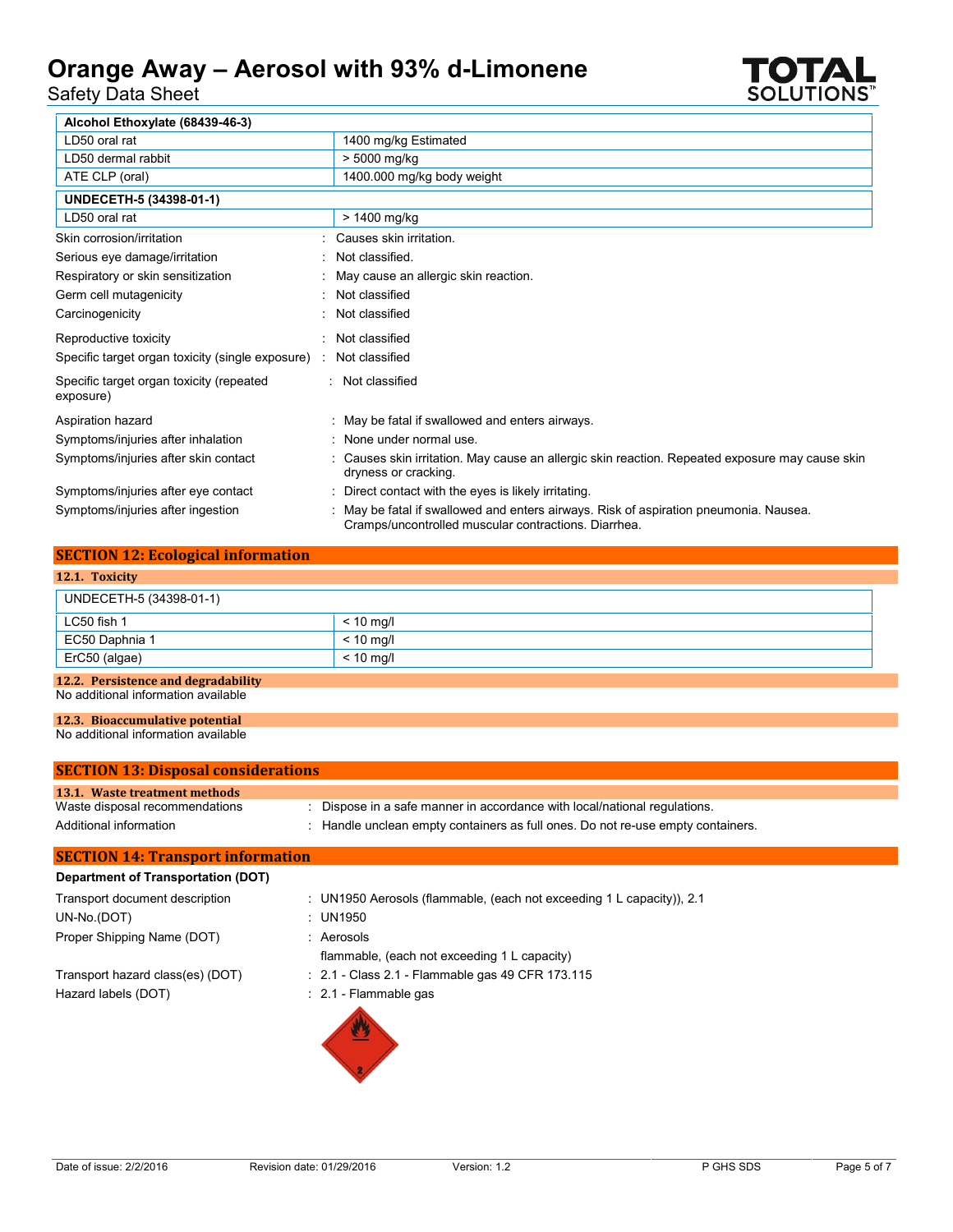| Safety Data Sheet                                                   |                                                                                                                                                                                | <b>SOLUTIONS</b> |
|---------------------------------------------------------------------|--------------------------------------------------------------------------------------------------------------------------------------------------------------------------------|------------------|
| Marine pollutant                                                    | : Yes (IMDG only)                                                                                                                                                              |                  |
| DOT Packaging Non Bulk (49 CFR 173.xxx) : None                      |                                                                                                                                                                                |                  |
| DOT Packaging Bulk (49 CFR 173.xxx)                                 | : None                                                                                                                                                                         |                  |
| DOT Special Provisions (49 CFR 172.102)                             | $:$ N82                                                                                                                                                                        |                  |
| DOT Packaging Exceptions (49 CFR<br>173.xxx                         | : 306                                                                                                                                                                          |                  |
| DOT Quantity Limitations Passenger<br>aircraft/rail (49 CFR 173.27) | : 75 kg                                                                                                                                                                        |                  |
| DOT Quantity Limitations Cargo aircraft<br>only (49 CFR 175.75)     | : $150 \text{ kg}$                                                                                                                                                             |                  |
| DOT Vessel Stowage Location                                         | : A                                                                                                                                                                            |                  |
| DOT Vessel Stowage Other                                            | : 25 - Shade from radiant heat, 87 - Stow "separated from" Class 1 (explosives) except Division<br>14,126 - Segregation same as for Class 9, miscellaneous hazardous materials |                  |
| <b>Additional information</b>                                       |                                                                                                                                                                                |                  |
| Other information                                                   | . This product may be eligible to be shipped as a Limited Quantity or Consumer Commodity ORM-D<br>utilizing the exception found at 49 CFR 173.306.                             |                  |

| <b>ADR</b>                          |                                           |
|-------------------------------------|-------------------------------------------|
| No additional information available |                                           |
| <b>Transport by sea</b>             |                                           |
| UN-No. (IMDG)                       | : UN1950                                  |
| Proper Shipping Name (IMDG)         | Aerosols                                  |
| Class (IMDG)                        | $\therefore$ 2.1 - Flammable gases        |
| Air transport                       |                                           |
| UN-No.(IATA)                        | : UN1950                                  |
| Proper Shipping Name (IATA)         | Aerosols, flammable                       |
|                                     | $: 2.1 - \text{Gases} : \text{Flammable}$ |
| Class (IATA)                        |                                           |

#### **SECTION 15: Regulatory information**

All components of this product are listed, or excluded from listing, on the United States Environmental Protection Agency Toxic Substances Control Act (TSCA) inventory.

This product or mixture does not contain a toxic chemical or chemicals in excess of the applicable de minimis concentration as specified in 40 CFR §372.38(a) subject to the reporting requirements of section 313 of Title III of the Superfund Amendments and Reauthorization Act of 1986 and 40 CFR Part 372.

| propane (74-98-6)                                                 |                                 |  |  |  |
|-------------------------------------------------------------------|---------------------------------|--|--|--|
| Not listed on SARA Section 313 (Specific toxic chemical listings) |                                 |  |  |  |
|                                                                   |                                 |  |  |  |
| butane (106-97-8)                                                 |                                 |  |  |  |
| Not listed on SARA Section 313 (Specific toxic chemical listings) |                                 |  |  |  |
|                                                                   |                                 |  |  |  |
| UNDECETH-5 (34398-01-1)                                           |                                 |  |  |  |
|                                                                   |                                 |  |  |  |
| SARA Section 311/312 Hazard Classes                               | Immediate (acute) health hazard |  |  |  |

California Proposition 65 - This product does not contain substances known to the state of California to cause cancer and/or reproductive toxicity

| <b>SECTION 16: Other information</b> |                                                                                                                       |  |                                  |  |
|--------------------------------------|-----------------------------------------------------------------------------------------------------------------------|--|----------------------------------|--|
|                                      | : Normal use of this product shall imply use in accordance with the instructions on the packaging.<br>Training advice |  |                                  |  |
| Full text of H-phrases:              |                                                                                                                       |  |                                  |  |
|                                      | Acute Tox. 4 (Oral)                                                                                                   |  | Acute toxicity (oral) Category 4 |  |